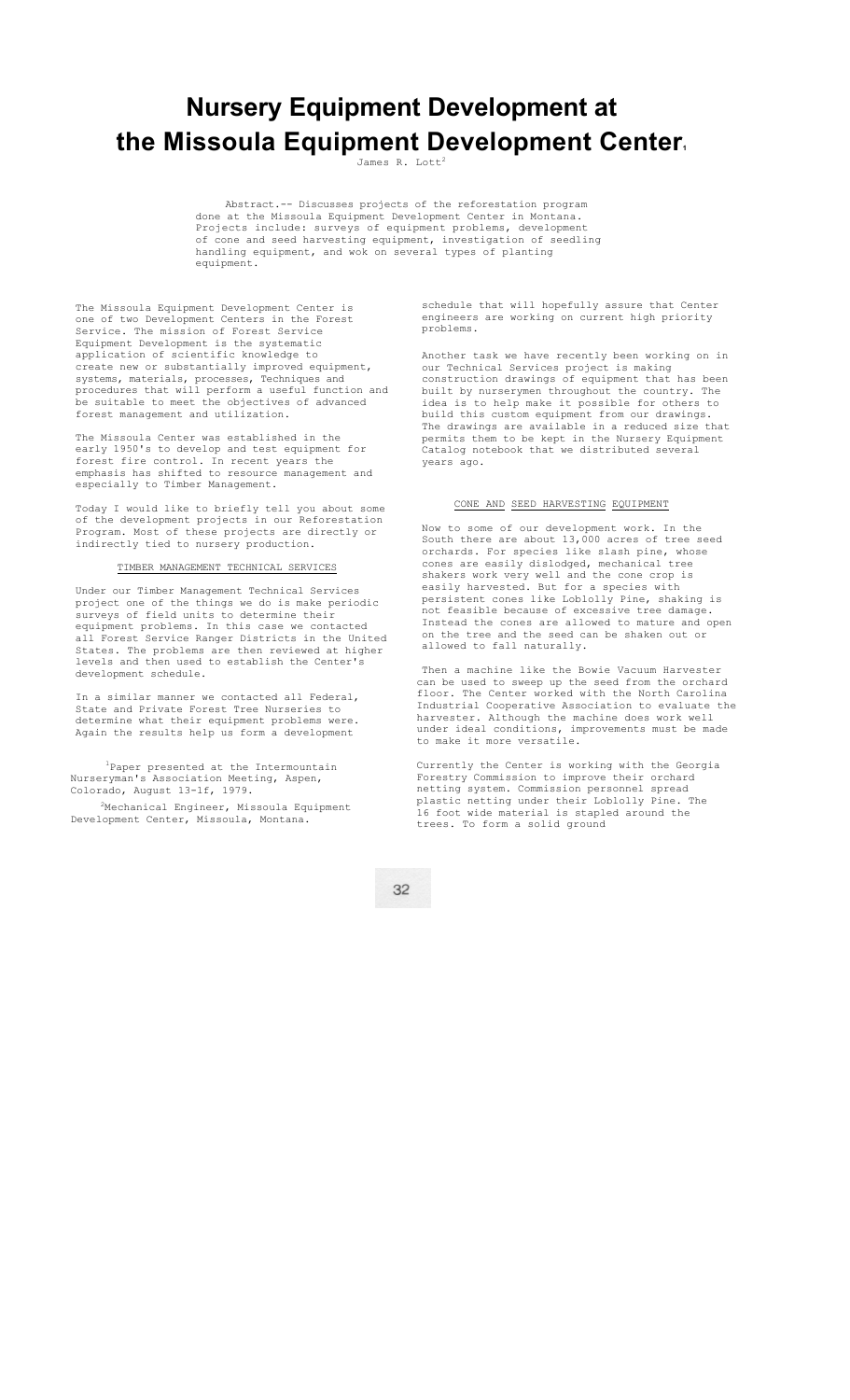cover. This netting is put in place before the seed release period begins. After several weeks the netting catches the fallen seed plus about everything else. At the end of the seed fall season, the netting is retrieved.

And the seed needles and branches are left in a windrow. A combine is then used to separate the seed from the windrow.

The Center is working with the Georgia Forestry Commission to improve the procedure by building a machine that will retrieve and separate the seed in one operation. The prototype was tested last November at the Commission's Arrowhead Orchard. Modifications are now being made to improve the seed separator and additional testing is planned for this fall.

# INVESTIGATION OF SEEDLING HANDLING EQUIPMENT

Perhaps the most labor intensive part of the entire nursery operation is seedling handling in the packing shed. However, our investigation of the seedling handling problem shows that most nurserymen feel that sorting, grading, and packing will continue to be done manually for the foreseeable future because of the need for human judgment. Our goal therefore was to attempt to improve the packing table rather than try to automate the entire seedling handling procedure. The concept decided on is called the 3 belt seedling grading system.

The 3 belt system is designed to reduce the number of handlers needed to supply seedlings to graders. There are always boxes of seedlings available to the graders on the top belt and empty boxes and cull trees are moved away on the bottom belt. The 3 belt table will be evaluated at 3 Forest Service nurseries this fall. As part of this project various methods of root pruning will be evaluated next year in addition to this bandsaw method.

## NURSERYBED HYDROMULCHER

One problem nurserymen face is protecting newly drilled seed from wind and bird damage. Eastern nurserymen have for sometime used hydromulch to cover seedbeds. For some reason this technique has not been used in the West, but the same need for seedbed covering exists.

The Center is currently working with Forest Service nurserymen in the West to evaluate hydromulching for their use. Improvements in nurserybed cultural techniques are beginning to dictate that nurserybed layout be controlled more precisely. Straight and level nurserybeds

will help nurserymen work toward precision seeding. Controlled root pruning likewise requires uniform bed layout. Straight and level seedbeds will make mechanical seedling lifting faster with less damage to the trees.

Center engineers are experimenting with commercially available laser units. . . That can guide nursery equipment to very close tolerances in a 1,000 foot range. The receiver is attached to the tractor. Which relays guidance directions by means of indicator lights to the driver. The driver simply has to follow the course direction displayed by the lights to keep his machine in perfect alignment. This evaluation work is just beginning and a progress report will be available later this year.

## WILDLAND CONE HARVESTING EQUIPMENT

Perhaps the most serious problem in reforestation today is collecting cones from standing trees in natural stands. In much of the country the squirrel is still our primary source of coniferous tree seed. The Center was recently assigned the task of investigating the problem to see what can be done from the equipment to help solve the collection problem standpoint, to help<br>in natural stands.

To begin the work we made a survey of seed workers in 19 countries to determine what techniques are currently being used and what new concepts should be explored. A committee has been formed within the Forest Service to guide our development work. We will meet in October to choose the most promising concepts and development work will begin.

In the meantime, we know that cone and seed collection in natural stands can be improved through training. Too many foresters and technicians have little or no knowledge of the basic requirements for conducting a successful collection effort. To help solve the problem we are preparing a three part slide/tape program. The first part will explain cone and seed development. The second part will cover cone inventory techniques to show how to predict the size of a cone crop. The third part will cover various collection techniques. We hope to have the slide/tape available within the year.

# HAND PLANTING EQUIPMENT

Another serious problem in reforestation is hand planting of seedlings. In the West, planting is done pretty much as it was to reforestry the 1910 burn in Idaho. Techniques have changed very little primarily because of the limitations imposed by terrain and ground cover. However, new tools are available,